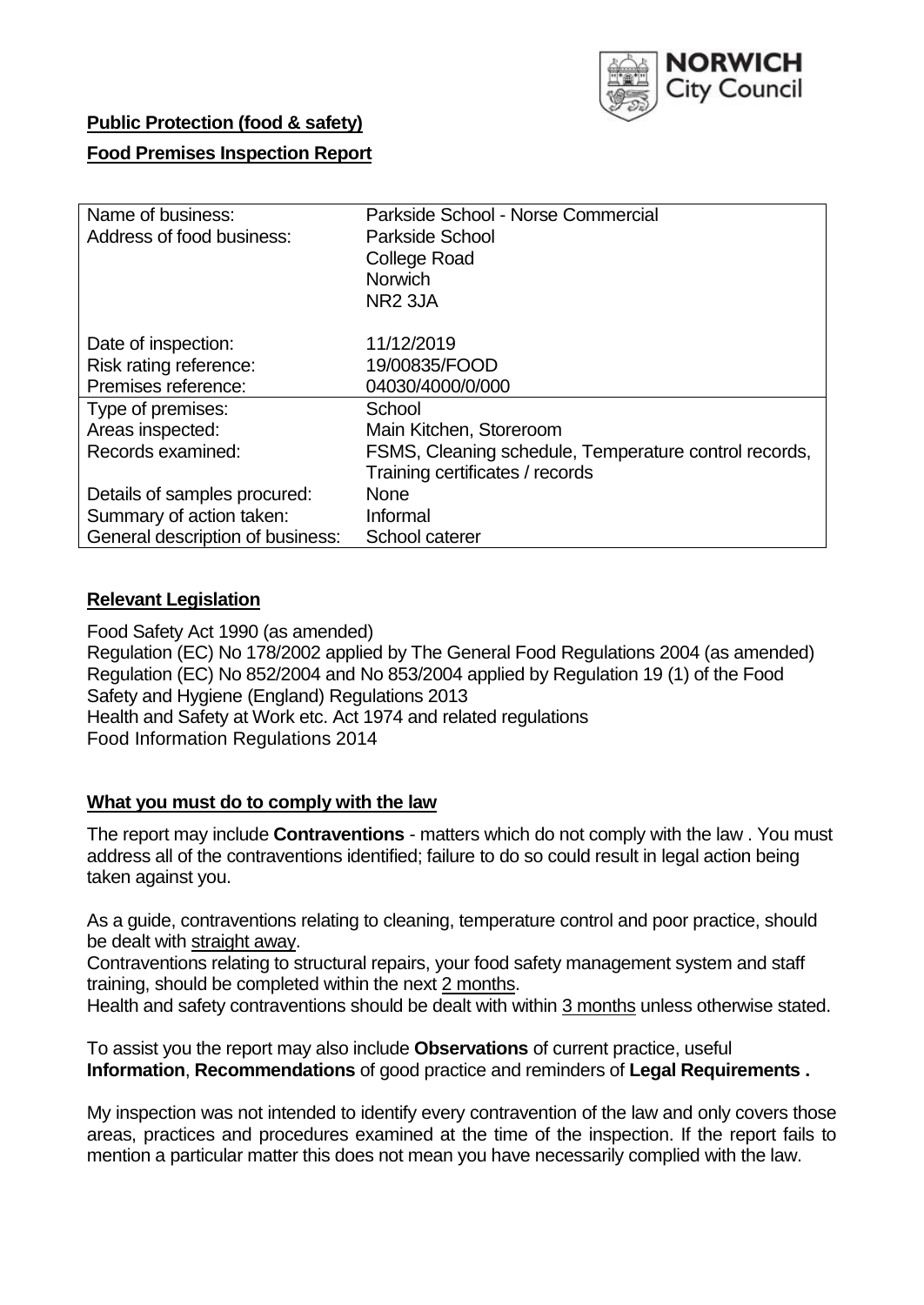# **FOOD SAFETY**

### **How we calculate your Food Hygiene Rating:**

The food safety section has been divided into the three areas which you are scored against for the hygiene rating: 1. food hygiene and safety procedures, 2. structural requirements and 3. confidence in management/control procedures. Each section begins with a summary of what was observed and the score you have been given. Details of how these scores combine to produce your overall food hygiene rating are shown in the table.

| <b>Compliance Area</b>                     |          |    |                | <b>You Score</b> |           |                |           |    |                |  |  |
|--------------------------------------------|----------|----|----------------|------------------|-----------|----------------|-----------|----|----------------|--|--|
| Food Hygiene and Safety                    |          |    | $\overline{0}$ | 5                | 10        | 15             | 20        | 25 |                |  |  |
| <b>Structure and Cleaning</b>              |          |    | $\Omega$       | 5                | 10        | 15             | 20        | 25 |                |  |  |
| Confidence in management & control systems |          |    | $\Omega$       | 5                | 10        | 15             | 20        | 30 |                |  |  |
|                                            |          |    |                |                  |           |                |           |    |                |  |  |
| <b>Your Total score</b>                    | $0 - 15$ | 20 | $25 - 30$      |                  | $35 - 40$ |                | $45 - 50$ |    | > 50           |  |  |
| <b>Your Worst score</b>                    | 5        | 10 |                | 10               |           | 15             | 20        |    | $\blacksquare$ |  |  |
|                                            |          |    |                |                  |           |                |           |    |                |  |  |
| <b>Your Rating is</b>                      | 5        | 4  |                | 3                |           | $\overline{2}$ |           |    | $\Omega$       |  |  |

Your Food Hygiene Rating is 5 - a very good standard



# **1. Food Hygiene and Safety**

Food hygiene standards are high. You demonstrated a very good standard of compliance with legal requirements. You have safe food handling practices and procedures and all the necessary control measures to prevent cross-contamination are in place. Some minor contraventions require your attention. **(Score 5)**

### Contamination risks

**Observation** I was pleased to see you were able to demonstrate effective controls to prevent cross-contamination.

**Recommendation** Chopping/cutting boards were being stored directly touching in the rack, chopping boards must be stored properly divided to stop cross-contamination and to allow aeration

#### Hand-washing

**Observation** I was pleased to see handwashing was well managed.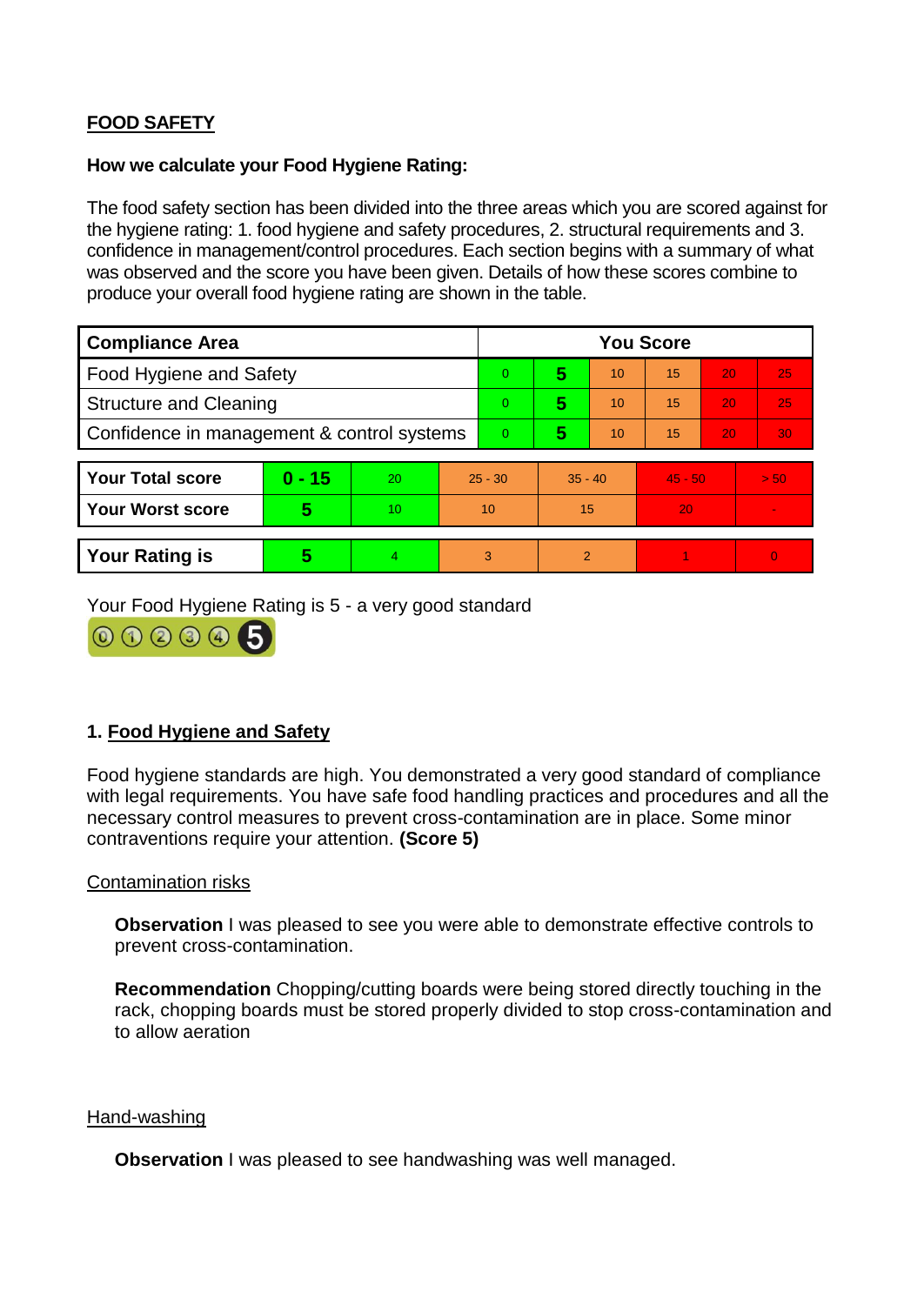### Personal Hygiene

**Observation** I was pleased to see that standards of personal hygiene were high.

# Poor Practices

**Recommendation** The following matters represented poor practice and if allowed to continue may cause food to become contaminated or lead to its deterioration:

eggs were being stored at ambient temperatures

**Recommendation** it is a government recommendation that eggs are stored in the fridge

# **2. Structure and Cleaning**

The structure facilities and standard of cleaning and maintenance are all of a good standard and only minor repairs and/or improvements are required. Pest control and waste disposal provisions are adequate. The minor contraventions require your attention. **(Score 5)**

### Cleaning of Structure

**Contravention** The following items were dirty and require more frequent and thorough cleaning:

- floor/wall junctions
- flooring near rear door
- flooring behind ovens

### Cleaning of Equipment and Food Contact Surfaces

**Contravention** The following items are dirty and must be cleaned::

- fly screen to rear door
- cobwebs were seen to stainless steel table next to dishwasher
- blue tray in storeroom
- blade to table top can opener

### Cleaning Chemicals / Materials / Equipment and Methods

**Observation** I was pleased to see that the premises was kept clean and that your cleaning materials, methods and equipment were able to minimise the spread of harmful bacteria between surfaces.